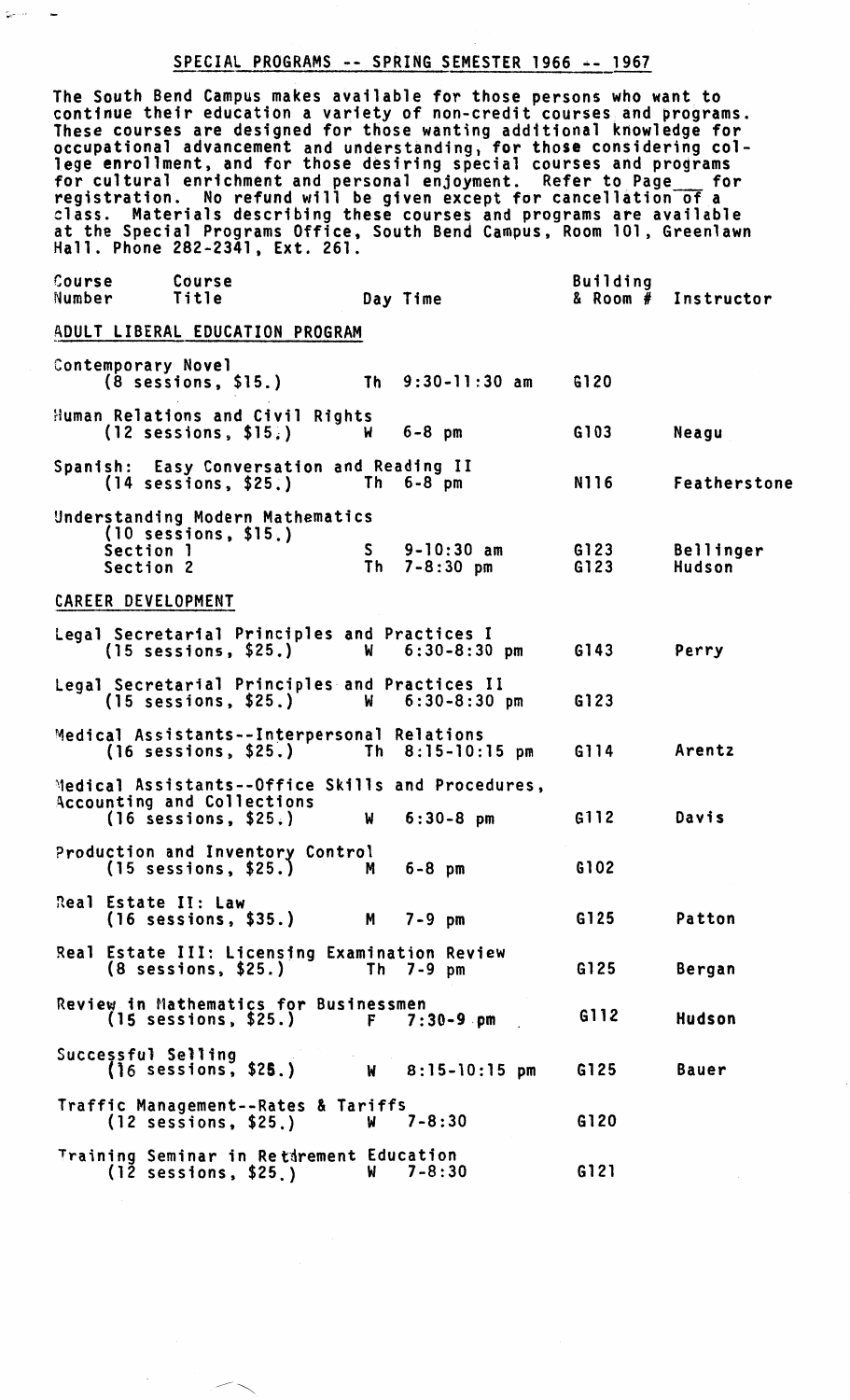| Course<br>Number | Course<br>Title                                                                                                     |          | Day Time                                           | <b>Building</b><br>$8$ Room $#$ | Instructor             |
|------------------|---------------------------------------------------------------------------------------------------------------------|----------|----------------------------------------------------|---------------------------------|------------------------|
|                  | COLLEGE PREPARATORY COURSES                                                                                         |          |                                                    |                                 |                        |
|                  | English I: Fundamentals of English<br>$(15$ sessions, \$25.)                                                        |          | $F = 8:15-9:45$ pm                                 | N115                            | Schurr                 |
|                  | English II: Composition Clinic<br>$(15$ sessions, \$25.)<br>Section 1<br>Section 2                                  | M<br>Tu  | $6:30-8$ pm<br>$6:30-8$ pm                         | G121<br>G114                    | Madden<br>Nelson       |
|                  | English IV: Vocabulary Improvement<br>$(15$ sessions, $$25.)$                                                       | M I      | $6:30-8$ pm                                        | G114                            | <b>Bohan</b>           |
|                  | English V: Literature<br>$(15 \text{ sessions}, $25.)$ Th $8:15-9:45 \text{ pm}$                                    |          |                                                    | G119                            | Madden                 |
|                  | Techniques of Reading and Study I (Speed Reading)<br>$(12$ sessions, $$25.)$<br>Section 1<br>Section 2<br>Section 3 | F.       | $Tu = 6:30-8$ pm<br>Tu 8:15-9:45 pm<br>$6:30-8$ pm | N115<br>N115<br>N115            | Rose<br>Rose<br>Schurr |
|                  | History of American Civilization<br>$(15$ sessions, $$25.)$                                                         |          | Th 6:30-8 pm                                       | G102                            | Clements               |
|                  | Mathematics I: General Mathematics<br>(15 sessions, \$25.)                                                          |          | $F = 6 - 7:30 \text{ pm}$                          | G112                            | Hudson                 |
|                  | Mathematics II: Elementary Algebra Review<br>$(15$ sessions, \$25.)                                                 | F        | $7:30-9$ pm                                        | G112                            | Hudson                 |
| Basic Biology    | $(15$ sessions, $$40.)$                                                                                             | <b>M</b> | $6 - 8$ pm                                         | N136                            | Shanley                |
|                  | FAMILY AND PERSONAL LIVING                                                                                          |          |                                                    |                                 |                        |
|                  | Looking Forward to Marriage<br>$(10$ sessions, \$15.)                                                               | M .      | $8:15-9:45$ pm                                     | G106                            | Arentz                 |
|                  | The Family in the Modern World<br>(12 sessions, \$15.)                                                              |          | Th $8:15-9:45$ pm                                  | G106                            | Love                   |
|                  | Understanding Interpersonal Relations<br>$(10$ sessions, \$15.)<br>Section 1                                        |          | Th $8:15-10:15$ pm                                 | $\mathbf{r}$<br>G114            | Arentz                 |
|                  | Section 2                                                                                                           | Th       | $6:15-8:15$ pm                                     | G114                            | Arentz                 |

 $\ddot{\phantom{0}}$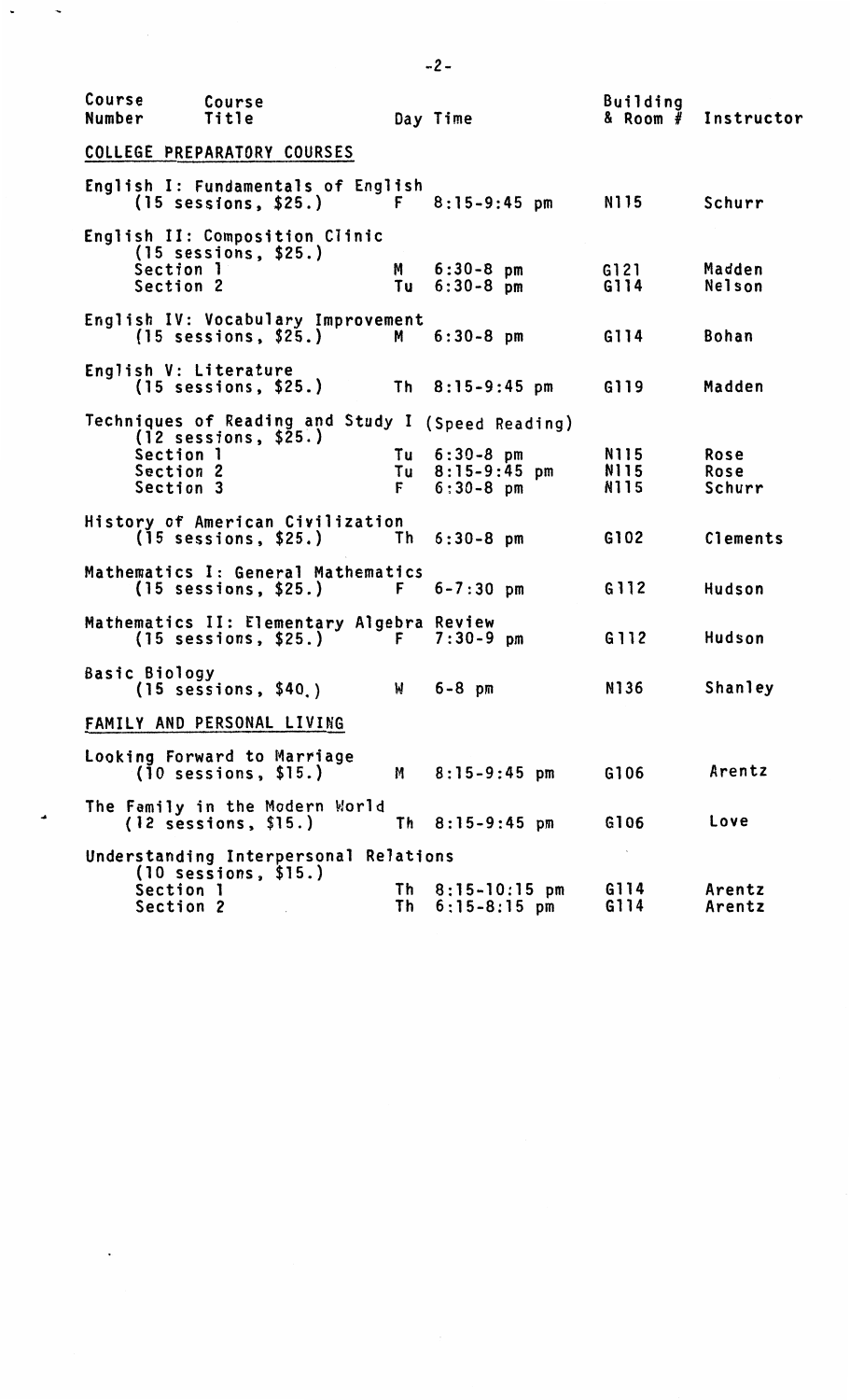#### CULTURAL ACTIVITIES

The South Bend-Mishawaka Campus presents every semester, a varied program of music, theatre, conferences, lectures, and seminars. For further information call 282-2341 or write the campus.

## FILMS

The Shakespearean Drama, "Richard III," directed by Lawrence Olivier will be shown February 17.

"An Evening with Charlie Chaplin," displaying the best of Chaplin humor, February 24.

A Fellini production, "Nights of Cabiria," an artisitc drama of a woman's trust in life, March 7.

Two films depicting the human waste and despair of war, "Mein Kampf," April 7, and "Two Women" starring Sophia Loren, April 14.

A young man's personal involvement in the current civil rights movement is revealed in "Ivanhoe Donaldson," April 21.

The films will be shown at 12:15, 7 and 9 p.m. Series tickets, \$3.00, are available at the Special Program's Office. Co-sponsor-ed by the Student National Education Association.

A children's film series will be presented on Saturday mornings, April 1, 8, 15, and 22. Featured will be films from England<br>and France, complete Disney productions, and artisitic short films.

## INSTITUTES AND CONFERENCES

"Africa--Yesterday, Today, and Tommorrow." An institute for the community and interested students. March 30, 31, and April 1. A discussion of African history, politics, economics, and humanities. The program will include:

African History Politics in Africa--Traditional and Modern<br>Film Series The United States and Africa Banquet<br>African Music

A**frican Art**<br>A Drama by Wale Soyinka<br>African Literature Future of Africa<br>Banquet

The South Bend-Mishawaka Campus will be participating in a semester study of the city and urban life. An art and photographic exhibition, a film series, and outstanding speakers will be featured.

## LECTURES

Edgar Snow, noted English journalist and authority on China, March (date to be announced). Co-sponsored by the International Relations Council.

Louis Dupree, American University Field Staff appointee to South Asia, March 20 to 22.

Nils W. Olsson, experienced officer of the diplomatic ranks and authority on U. S. Foreign Policy and Scandinavian Affairs,<br>April 13 and 14.

John Frederick Nims, noted author, poet, and lecturer from the University of Chicago, (date to be announced).

Each semester members of the faculty present a series of lec-<br>tures. This informative and provocative program is held Wednesday evenings at 8:15 p.m. Speaking this semester will be the following: